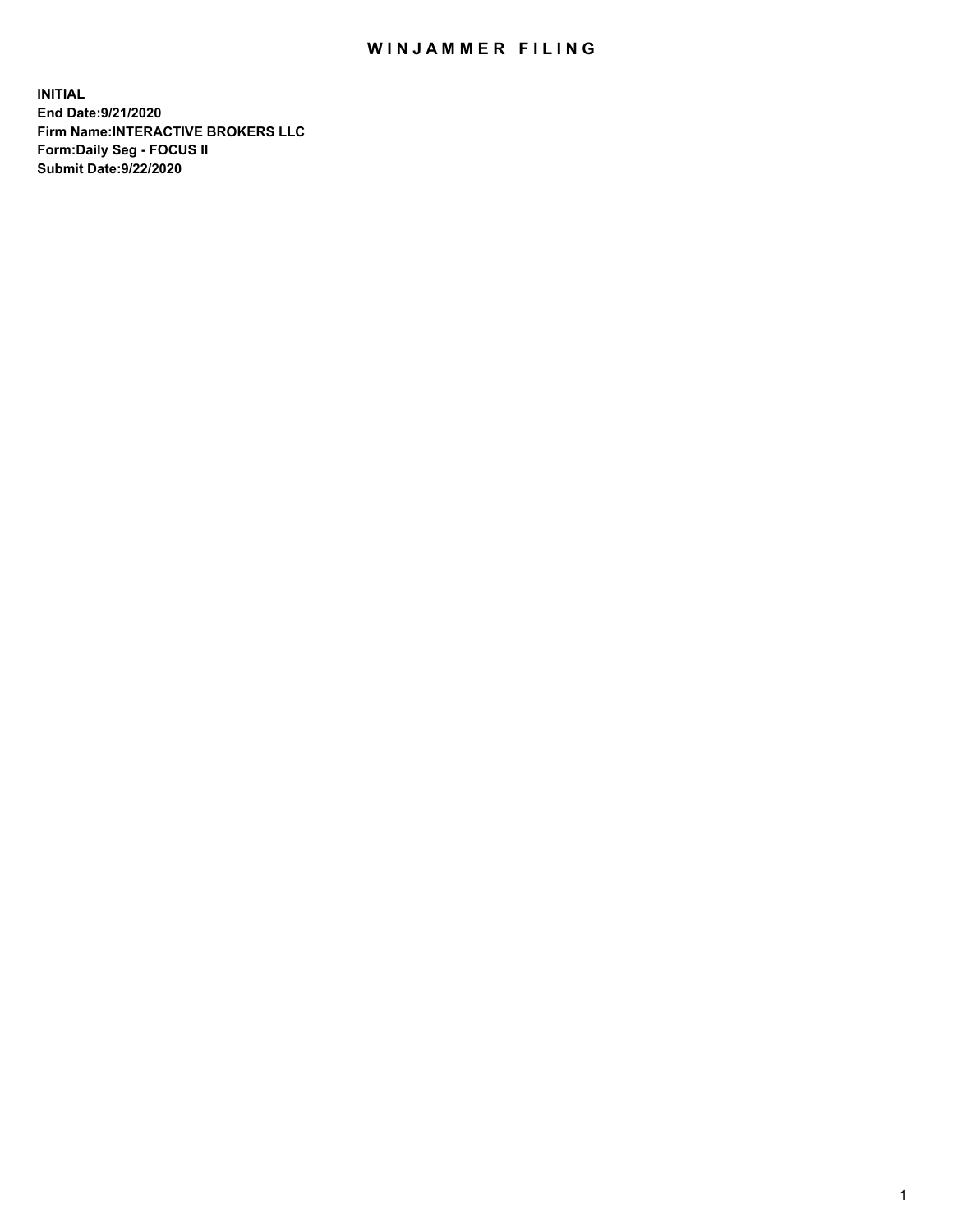**INITIAL End Date:9/21/2020 Firm Name:INTERACTIVE BROKERS LLC Form:Daily Seg - FOCUS II Submit Date:9/22/2020 Daily Segregation - Cover Page**

| Name of Company                                                                                                                                                                                                                                                                                                                | <b>INTERACTIVE BROKERS LLC</b>                                                                  |  |
|--------------------------------------------------------------------------------------------------------------------------------------------------------------------------------------------------------------------------------------------------------------------------------------------------------------------------------|-------------------------------------------------------------------------------------------------|--|
| <b>Contact Name</b>                                                                                                                                                                                                                                                                                                            | <b>James Menicucci</b>                                                                          |  |
| <b>Contact Phone Number</b>                                                                                                                                                                                                                                                                                                    | 203-618-8085                                                                                    |  |
| <b>Contact Email Address</b>                                                                                                                                                                                                                                                                                                   | jmenicucci@interactivebrokers.c<br>om                                                           |  |
| FCM's Customer Segregated Funds Residual Interest Target (choose one):<br>a. Minimum dollar amount: ; or<br>b. Minimum percentage of customer segregated funds required:%; or<br>c. Dollar amount range between: and; or<br>d. Percentage range of customer segregated funds required between:% and%.                          | $\overline{\mathbf{0}}$<br>$\overline{\mathbf{0}}$<br>155,000,000 245,000,000<br>0 <sub>0</sub> |  |
| FCM's Customer Secured Amount Funds Residual Interest Target (choose one):<br>a. Minimum dollar amount: ; or<br>b. Minimum percentage of customer secured funds required:%; or<br>c. Dollar amount range between: and; or<br>d. Percentage range of customer secured funds required between:% and%.                            | <u>0</u><br>$\overline{\mathbf{0}}$<br>80,000,000 120,000,000<br>0 <sub>0</sub>                 |  |
| FCM's Cleared Swaps Customer Collateral Residual Interest Target (choose one):<br>a. Minimum dollar amount: ; or<br>b. Minimum percentage of cleared swaps customer collateral required:% ; or<br>c. Dollar amount range between: and; or<br>d. Percentage range of cleared swaps customer collateral required between:% and%. | $\overline{\mathbf{0}}$<br>$\underline{\mathbf{0}}$<br>0 <sub>0</sub><br>00                     |  |

Attach supporting documents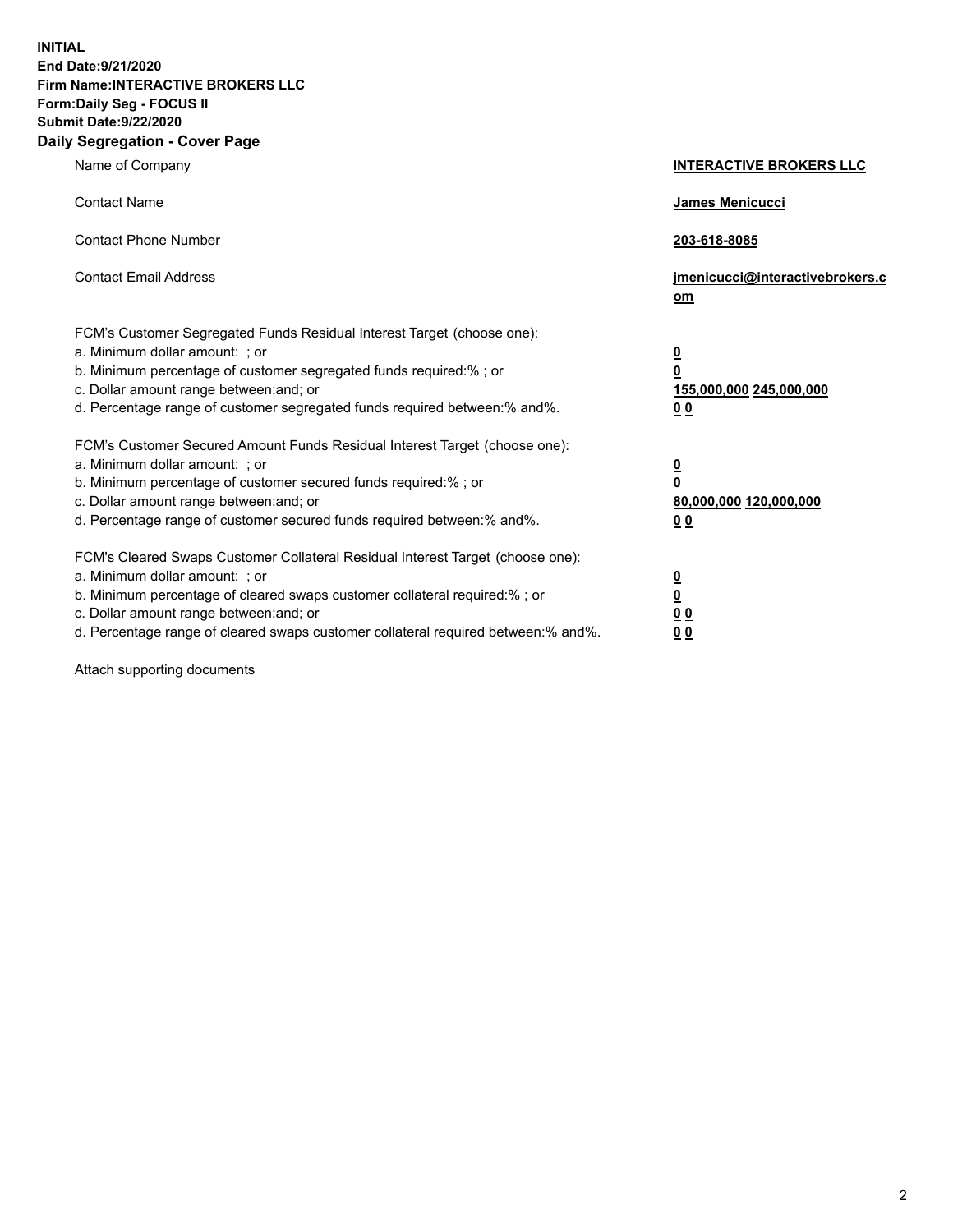**INITIAL End Date:9/21/2020 Firm Name:INTERACTIVE BROKERS LLC Form:Daily Seg - FOCUS II Submit Date:9/22/2020 Daily Segregation - Secured Amounts**

## Foreign Futures and Foreign Options Secured Amounts Amount required to be set aside pursuant to law, rule or regulation of a foreign government or a rule of a self-regulatory organization authorized thereunder **0** [7305] 1. Net ledger balance - Foreign Futures and Foreign Option Trading - All Customers A. Cash **610,836,681** [7315] B. Securities (at market) **0** [7317] 2. Net unrealized profit (loss) in open futures contracts traded on a foreign board of trade **-10,399,038** [7325] 3. Exchange traded options a. Market value of open option contracts purchased on a foreign board of trade **3,675,077** [7335] b. Market value of open contracts granted (sold) on a foreign board of trade **-1,823,426** [7337] 4. Net equity (deficit) (add lines 1. 2. and 3.) **602,289,294** [7345] 5. Account liquidating to a deficit and account with a debit balances - gross amount **14,218** [7351] Less: amount offset by customer owned securities **0** [7352] **14,218** [7354] 6. Amount required to be set aside as the secured amount - Net Liquidating Equity Method (add lines 4 and 5) **602,303,512** [7355] 7. Greater of amount required to be set aside pursuant to foreign jurisdiction (above) or line 6. **602,303,512** [7360] FUNDS DEPOSITED IN SEPARATE REGULATION 30.7 ACCOUNTS 1. Cash in banks A. Banks located in the United States **84,417,204** [7500] B. Other banks qualified under Regulation 30.7 **0** [7520] **84,417,204** [7530] 2. Securities A. In safekeeping with banks located in the United States **499,897,000** [7540] B. In safekeeping with other banks qualified under Regulation 30.7 **0** [7560] **499,897,000** [7570] 3. Equities with registered futures commission merchants A. Cash **0** [7580] B. Securities **0** [7590] C. Unrealized gain (loss) on open futures contracts **0** [7600] D. Value of long option contracts **0** [7610] E. Value of short option contracts **0** [7615] **0** [7620] 4. Amounts held by clearing organizations of foreign boards of trade A. Cash **0** [7640] B. Securities **0** [7650] C. Amount due to (from) clearing organization - daily variation **0** [7660] D. Value of long option contracts **0** [7670] E. Value of short option contracts **0** [7675] **0** [7680] 5. Amounts held by members of foreign boards of trade A. Cash **147,264,571** [7700] B. Securities **0** [7710] C. Unrealized gain (loss) on open futures contracts **-7,499,403** [7720] D. Value of long option contracts **3,675,077** [7730] E. Value of short option contracts **-1,823,426** [7735] **141,616,819** [7740] 6. Amounts with other depositories designated by a foreign board of trade **0** [7760] 7. Segregated funds on hand **0** [7765] 8. Total funds in separate section 30.7 accounts **725,931,023** [7770] 9. Excess (deficiency) Set Aside for Secured Amount (subtract line 7 Secured Statement Page 1 from Line 8) **123,627,511** [7380] 10. Management Target Amount for Excess funds in separate section 30.7 accounts **80,000,000** [7780] 11. Excess (deficiency) funds in separate 30.7 accounts over (under) Management Target **43,627,511** [7785]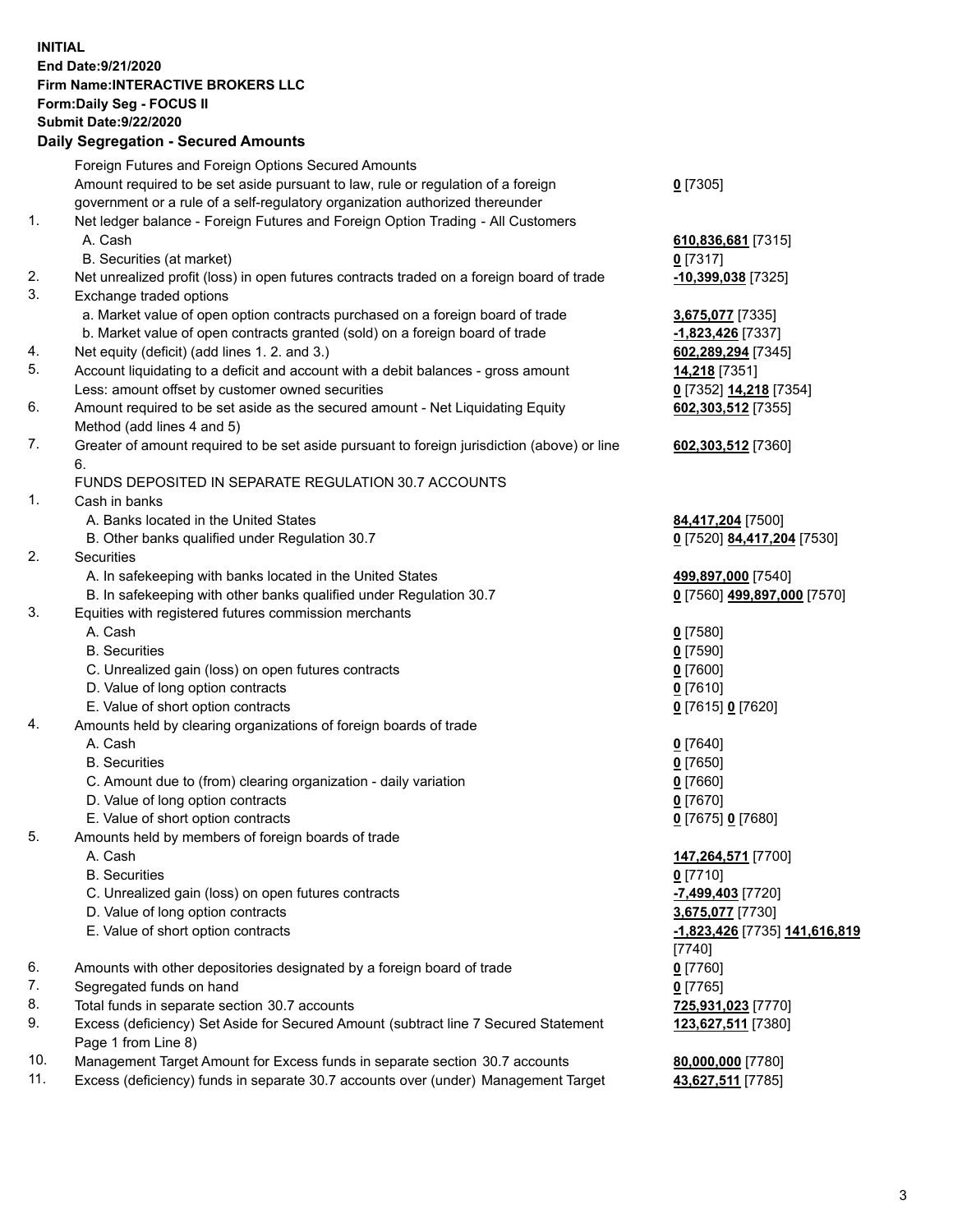**INITIAL End Date:9/21/2020 Firm Name:INTERACTIVE BROKERS LLC Form:Daily Seg - FOCUS II Submit Date:9/22/2020 Daily Segregation - Segregation Statement** SEGREGATION REQUIREMENTS(Section 4d(2) of the CEAct) 1. Net ledger balance A. Cash **5,437,591,994** [7010] B. Securities (at market) **0** [7020] 2. Net unrealized profit (loss) in open futures contracts traded on a contract market **-33,809,275** [7030] 3. Exchange traded options A. Add market value of open option contracts purchased on a contract market **295,741,230** [7032] B. Deduct market value of open option contracts granted (sold) on a contract market **-267,613,771** [7033] 4. Net equity (deficit) (add lines 1, 2 and 3) **5,431,910,178** [7040] 5. Accounts liquidating to a deficit and accounts with debit balances - gross amount **6,142,816** [7045] Less: amount offset by customer securities **0** [7047] **6,142,816** [7050] 6. Amount required to be segregated (add lines 4 and 5) **5,438,052,994** [7060] FUNDS IN SEGREGATED ACCOUNTS 7. Deposited in segregated funds bank accounts A. Cash **1,186,653,257** [7070] B. Securities representing investments of customers' funds (at market) **2,524,973,956** [7080] C. Securities held for particular customers or option customers in lieu of cash (at market) **0** [7090] 8. Margins on deposit with derivatives clearing organizations of contract markets A. Cash **6,438,598** [7100] B. Securities representing investments of customers' funds (at market) **1,946,812,119** [7110] C. Securities held for particular customers or option customers in lieu of cash (at market) **0** [7120] 9. Net settlement from (to) derivatives clearing organizations of contract markets **-17,981,943** [7130] 10. Exchange traded options A. Value of open long option contracts **295,609,389** [7132] B. Value of open short option contracts **-267,574,426** [7133] 11. Net equities with other FCMs A. Net liquidating equity **0** [7140] B. Securities representing investments of customers' funds (at market) **0** [7160] C. Securities held for particular customers or option customers in lieu of cash (at market) **0** [7170] 12. Segregated funds on hand **0** [7150] 13. Total amount in segregation (add lines 7 through 12) **5,674,930,950** [7180] 14. Excess (deficiency) funds in segregation (subtract line 6 from line 13) **236,877,956** [7190] 15. Management Target Amount for Excess funds in segregation **155,000,000** [7194] 16. Excess (deficiency) funds in segregation over (under) Management Target Amount **81,877,956** [7198]

Excess